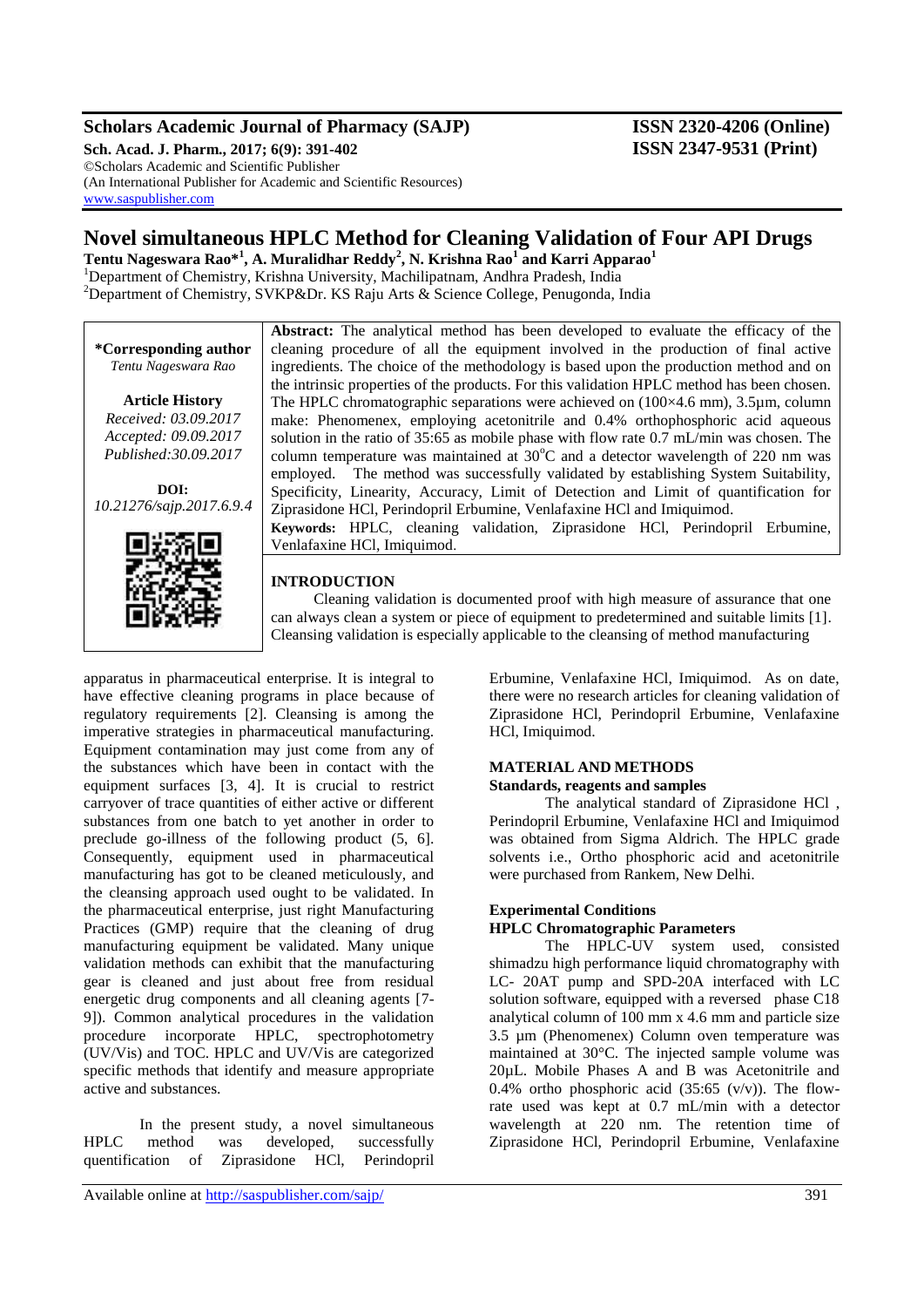HCl and Imiquimod were about 3.5, 4.1, 5.1 and 6.4 min. respectively .

### **Method Validation**

Method validation ensures analysis credibility. In this study, the parameters Specificity and Selectivity, linearity, precision, accuracy, Limits of Detection (LOD) and Quantification (LOQ) were considered. The accuracy of the method was determined is to verify the recovery and the release efficacy of the swabs and rinse used in the cleaning operation. Linearity was determined by different known concentrations (25%, 50%, 100%, 150% and 200%) which were prepared by diluting the stock solution. The Limit of Detection (LOD, µg/mL) was determined as the lowest concentration giving a response of 3 times the baseline noise defined from the analysis of control sample. The Limit of Quantification (LOQ, µg/mL) was determined as the lowest concentration of given Ziprasidone HCl, Perindopril Erbumine, Venlafaxine HCl and Imiquimod, giving a response of 10 times the baseline noise.

#### **RESULTS AND DISCUSSIONS Specificity; Selectivity Procedure**

To demonstrate the discrimination of the analyte in presence of others. Test samples containing each analyte then test sample without analyte (blank).

Weighed about 10mg of each product (Ziprasidone HCl, Perindopril Erbumine, Venlafaxine HCl and Imiquimod) into separate four 100ml volumetric flask, dissolve and diluted to the volume with methanol. Take 10ml of each solution from 100ml volumetric flask, transferred in to 100 ml volumetric flask and brought to volume with methanol. Separately, inject once 20µl of each solution.

### **Selectivity**

10 ml of each solution was taken in a 100 ml volumetric flask and brought to volume to 100 ml with methanol. (This solution contains 10 ppm of each substance).

Injected six times 20µl of this solution.

### **Linearity**

### **Procedure**

The linearity was determined according to the ICH guidelines [10]. The chosen concentration as 100% was 10  $\mu$ g/ml of each product. The scheme carried out was the following:

| Dilution scheme: sample weight in 100ml | Solution A |
|-----------------------------------------|------------|
| 1 ml solution A in 100 ml               | Solution B |

#### **Test solution 25% solution**

Weighed about 25mg of each product in a 100ml volumetric flask and bring to volume with methanol. (Sol A).Take 1ml in a 100ml volumetric flask and brought to volume with methanol.

### **50% solution**

Weighed about 50mg of each product in a 100ml volumetric flask and bring to volume with methanol (Sol A1). Take 1ml in a 100ml volumetric flask and brought to volume with methanol.

#### **100% solution**

Weighed about 100mg of each product in a 100ml volumetric flask and bring to volume with methanol. (Sol A2) Take 1ml in a 100ml volumetric flask and brought to volume with methanol.

#### **150% solution**

Weighed about 150mg of each product in a 100ml volumetric flask and bring to volume with methanol. (Sol A3) Take 1ml in a 100ml volumetric flask and brought to volume with methanol.

#### **200% solution**

Weighed about 200mg of each product in a 100ml volumetric flask and bring to volume with methanol. (Sol A4) Take 1ml in a 100ml volumetric flask and brought to volume with methanol.

 The linearity solutions were injected thrice and détails were given Table 1 and représentative chromatogram was showéd in Figure. 1.

|         | <b>AVERAGE AREAS OF</b> |                      |                 |          |  |  |  |  |
|---------|-------------------------|----------------------|-----------------|----------|--|--|--|--|
| Percent | Ziprasidone HCl         | Perindopril Erbumine | Venlafaxine HCl | Imigumod |  |  |  |  |
| 25      | 402853                  | 50729                | 57022           | 195077   |  |  |  |  |
| 50      | 761112                  | 99399                | 113195          | 387421   |  |  |  |  |
| 100     | 1529998                 | 221021               | 202393          | 771512   |  |  |  |  |
| 150     | 2275270                 | 337330               | 318479          | 1187160  |  |  |  |  |
| 200     | 2931822                 | 445281               | 428384          | 1602450  |  |  |  |  |

**Table-1: LINEARITY DETIALS**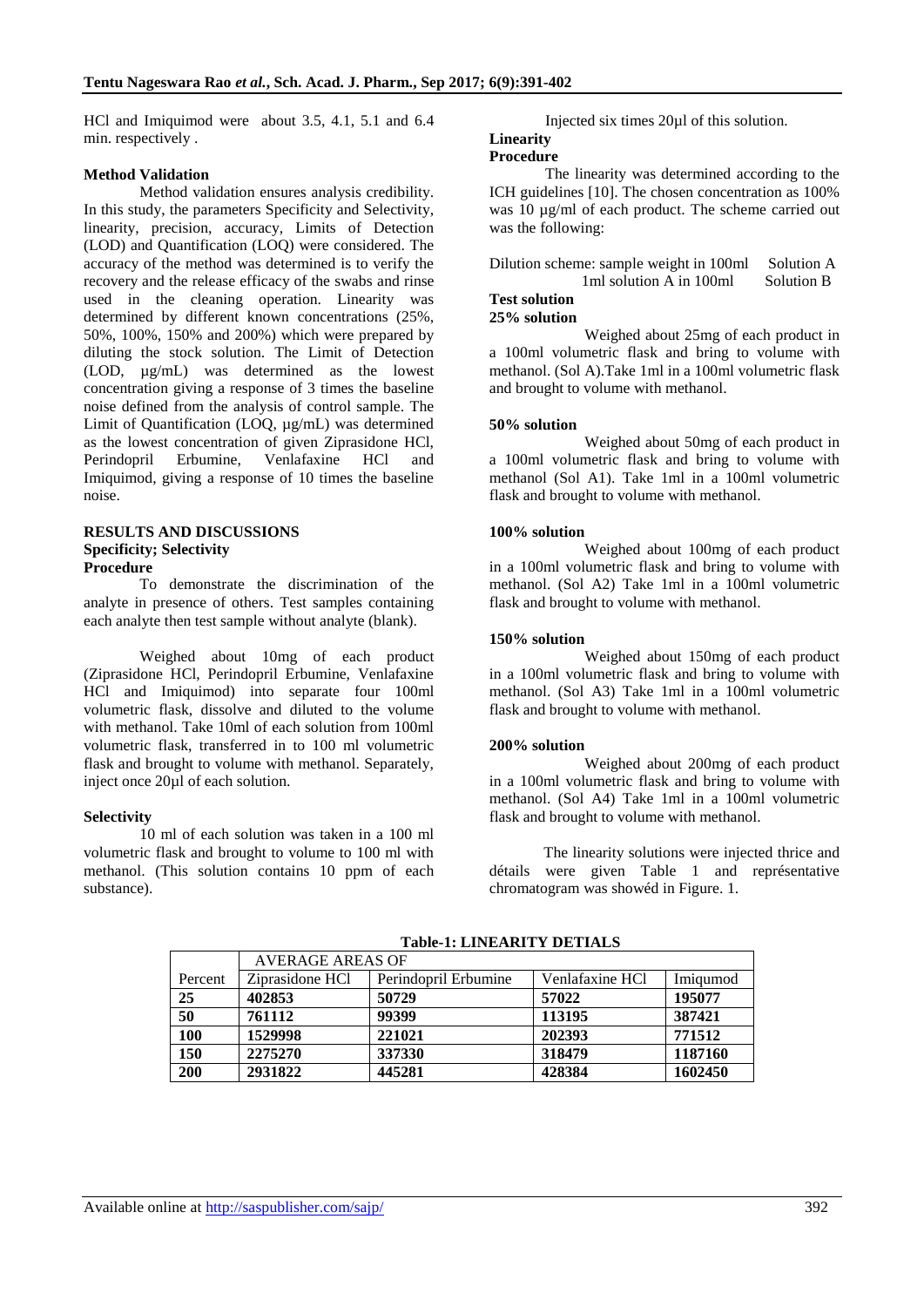

**Fig-1: Representative chromatogram of linearity standard solution**

### **Precision**

### **Preparation of Precision Solution**

Weighed about 100mg of each product in a 100ml volumetric flask and brought to volume with methanol. 1ml of this solution taken in a 100ml volumetric flask and brought to volume with methanol. The solutions were injected into a HPLC. The precision was determined on 6 different solutions having a concentration of 10μg/ml of each The Intermediate precision détails were given **Table 2.**

| Injection        | Weight  | <b>Factor N</b> | Area                   | Area N  | Average $\pm$ S.D  |  |
|------------------|---------|-----------------|------------------------|---------|--------------------|--|
|                  | (in mg) |                 |                        |         | $(\%$ RSD)         |  |
|                  |         |                 | <b>ZIPRASIDONE HCI</b> |         |                    |  |
| 1                | 99.9    | 1.0010          | 1505585                | 1507092 |                    |  |
| $\overline{2}$   | 100.2   | 0.9980          | 1516257                | 1513231 | 1512601            |  |
| 3                | 100     | 1.0000          | 1517938                | 1517938 | $±$ 4944           |  |
| $\overline{4}$   | 99.7    | 1.0030          | 1513584                | 1518138 | (0.33)             |  |
| $\overline{5}$   | 100.2   | 0.9980          | 1515304                | 1512279 |                    |  |
| 6                | 99.9    | 1.0010          | 1505418                | 1506925 |                    |  |
|                  |         |                 | PERINDOPRIL ERBUMINE   |         |                    |  |
| 1                | 100     | 1.0000          | 210619                 | 210619  |                    |  |
| $\overline{2}$   | 99.9    | 1.0010          | 215784                 | 216000  | 209838             |  |
| 3                | 99.9    | 1.0010          | 206935                 | 207142  | $±$ 3333<br>(1.59) |  |
| $\overline{4}$   | 99.8    | 1.0020          | 209177                 | 209596  |                    |  |
| 5                | 99.9    | 1.0010          | 208525                 | 208734  |                    |  |
| 6                | 100.2   | 0.9980          | 207352                 | 206938  |                    |  |
|                  |         |                 | <b>VENLAFAXINE HCI</b> |         |                    |  |
| 1                | 100.1   | 0.9990          | 199286                 | 199087  |                    |  |
| $\overline{2}$   | 105.4   | 0.9488          | 218921                 | 207705  | 204077             |  |
| $\overline{3}$   | 100.1   | 0.9990          | 204363                 | 204159  | ± 2898             |  |
| $\overline{4}$   | 100.0   | 1.0000          | 205267                 | 205267  | (1.42)             |  |
| 5                | 99.9    | 1.0010          | 205037                 | 205242  |                    |  |
| 6                | 99.6    | 1.0040          | 202188                 | 203000  |                    |  |
| <b>IMIOUIMOD</b> |         |                 |                        |         |                    |  |
| 1                | 99.9    | 1.0010          | 770063                 | 770834  |                    |  |
| $\overline{2}$   | 104.2   | 0.9597          | 823258                 | 790075  | 774413             |  |
| 3                | 100     | 1.0000          | 774212                 | 774212  | ± 8044             |  |
| $\overline{4}$   | 100.2   | 0.9980          | 773567                 | 772023  | (1.04)             |  |
| $\overline{5}$   | 100     | 1.0000          | 772369                 | 772369  |                    |  |
| 6                | 100     | 1.0000          | 766966                 | 766966  |                    |  |

#### **Table-2: PRECISON DETIALS**

### **Accuracy**

The purpose of determining accuracy is to verify the recovery and the release efficacy of the swabs and rinse used in the cleaning operation. The

determination of the recovery factor is obtained using the following Scheme:

 Transferred a known quantity of product possibly dissolved in a volatile solvent, upon a surface which is similar to that used in the production plant. It is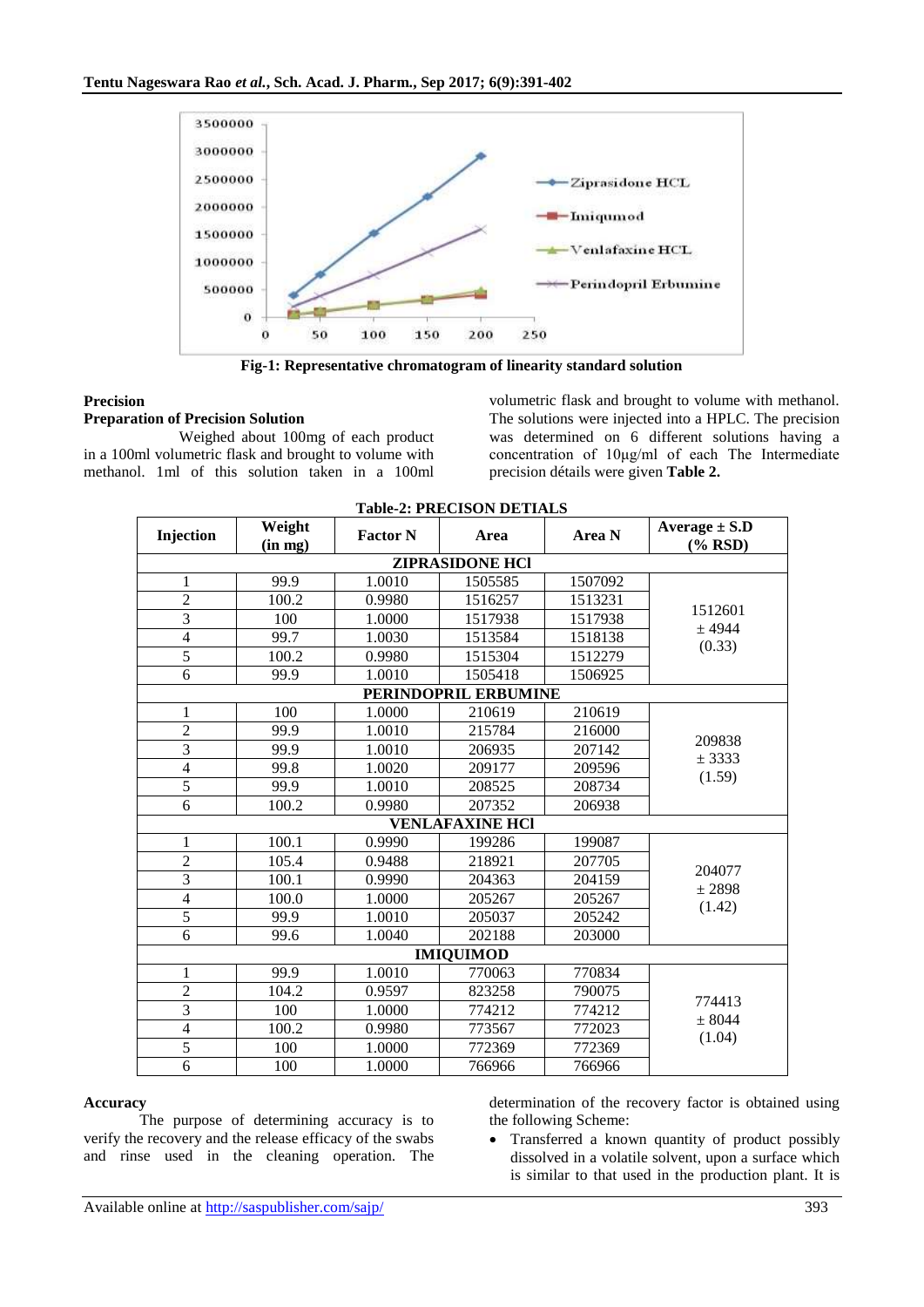important to take care to distribute the product homogenously on the surface.

- Proceed to the mechanical cleaning of the surface (swab) or rinse as is described in the protocol using the identified solvent.
- For standard solutions one may use the means of peak areas obtained in Precision results.
- Extracted with the swabs and determine the quantity of substance removed according to the analytical method. The percentage recovery obtained represents the recovery factor of the solvent to be

used in the final calculation of the residual quantity of substance present in the equipment used for synthesis.

 Repeat in triplicate the operation described with all surfaces with which product has come in contact. Solution to be used: Use 1 ml of each solutions (Sol A1 50%; Sol A2 100%; Sol A3 150%) prepared for the determination of linearity at 50%, 100%, 150%. The Swab and Rinse details were given **Table 3 and Table 4.**

|--|

| $\frac{0}{0}$ | <b>Mg Product</b> | Volume | ml deposited | <b>Volume extracted</b> | Theoretic µg/ml |
|---------------|-------------------|--------|--------------|-------------------------|-----------------|
| 50%           |                   | 100    |              | 100                     |                 |
| !00%          | $100^{\circ}$     | 100    |              | 100                     |                 |
| 50%           | 50ء               | 100    |              | 100                     | ⊥~              |

| <b>Table-4: RINSE TABLE</b> |                                                                                           |     |  |     |    |  |  |  |  |
|-----------------------------|-------------------------------------------------------------------------------------------|-----|--|-----|----|--|--|--|--|
| $\frac{0}{0}$               | Volume<br><b>Volume extracted</b><br><b>Mg Product</b><br>ml deposited<br>Theoretic µg/ml |     |  |     |    |  |  |  |  |
| 50%                         | 50                                                                                        | 100 |  | 100 |    |  |  |  |  |
| 100%                        | 100                                                                                       | 100 |  | 100 | ΙU |  |  |  |  |
| 50%                         | .50                                                                                       | 100 |  | 100 |    |  |  |  |  |

### **Accuracy: Glass lined***:*

### **50% solution**

Swab - Take 1 ml of solution A1. Extract the swab with 100 ml of methanol

Rinse - Take 1 ml of solution A1. Rinse with 100 ml of methanol

### **100% solution**

Swab - Take 1 ml of solution A2. Extract the swab with 100 ml of methanol

Rinse - Take 1 ml of solution A2. Rinse with 100 ml of methanol

### **150% solution**

Swab - Take 1ml of solution A3. Extract the swab with 100 ml of methanol

Rinse - Take 1ml of solution A3. Rinse with 100 ml of methanol

The Swab and Rinse recovery details were given **Table 5 to Table 12.**

|                |      |       | Table-5: ZIPRASIDONE HCI SWAB - GLASS I |
|----------------|------|-------|-----------------------------------------|
|                | 50%  | 100%  | 150%                                    |
| Weight (mg)    | 49.9 | 100   | 149.9                                   |
| Total dilution | 100  | 100   | 100                                     |
| $\mu$ g/ mL    | 4.99 | 10.0  | 14.99                                   |
| ug deposited   | 199  | l 000 | 1499                                    |

# **Table-5: ZIPRASIDONE HCl SWAB - GLASS LINED**

| Sample No.           | Added $(\mu g/ml)$ | Peak area | Found $(\mu g/ml)$ | %Recovery | AV recovery% |
|----------------------|--------------------|-----------|--------------------|-----------|--------------|
| 50% A                | 4.99               | 691618    | 4.559              | 91.359    |              |
| 100% A               | 10.00              | 1410846   | 9.300              | 92.996    | 93.215       |
| 150% A               | 14.99              | 2167055   | 14.284             | 95.291    |              |
| 50% B                | 4.99               | 691072    | 4.555              | 91.287    |              |
| 100% B               | 10.00              | 1417054   | 9.341              | 93.405    | 92.592       |
| 150% B               | 14.99              | 2116856   | 13.953             | 93.084    |              |
| 50% C                | 4.99               | 706467    | 4.657              | 93.134    |              |
| 100% C               | 10.00              | 1451465   | 9.567              | 95.673    | 95.573       |
| 150% C               | 14.99              | 2231135   | 14.707             | 97.913    |              |
| <b>Mean recovery</b> |                    |           |                    | 93.79%    |              |
| <b>RSD</b> recovery  |                    |           |                    | 1.68%     |              |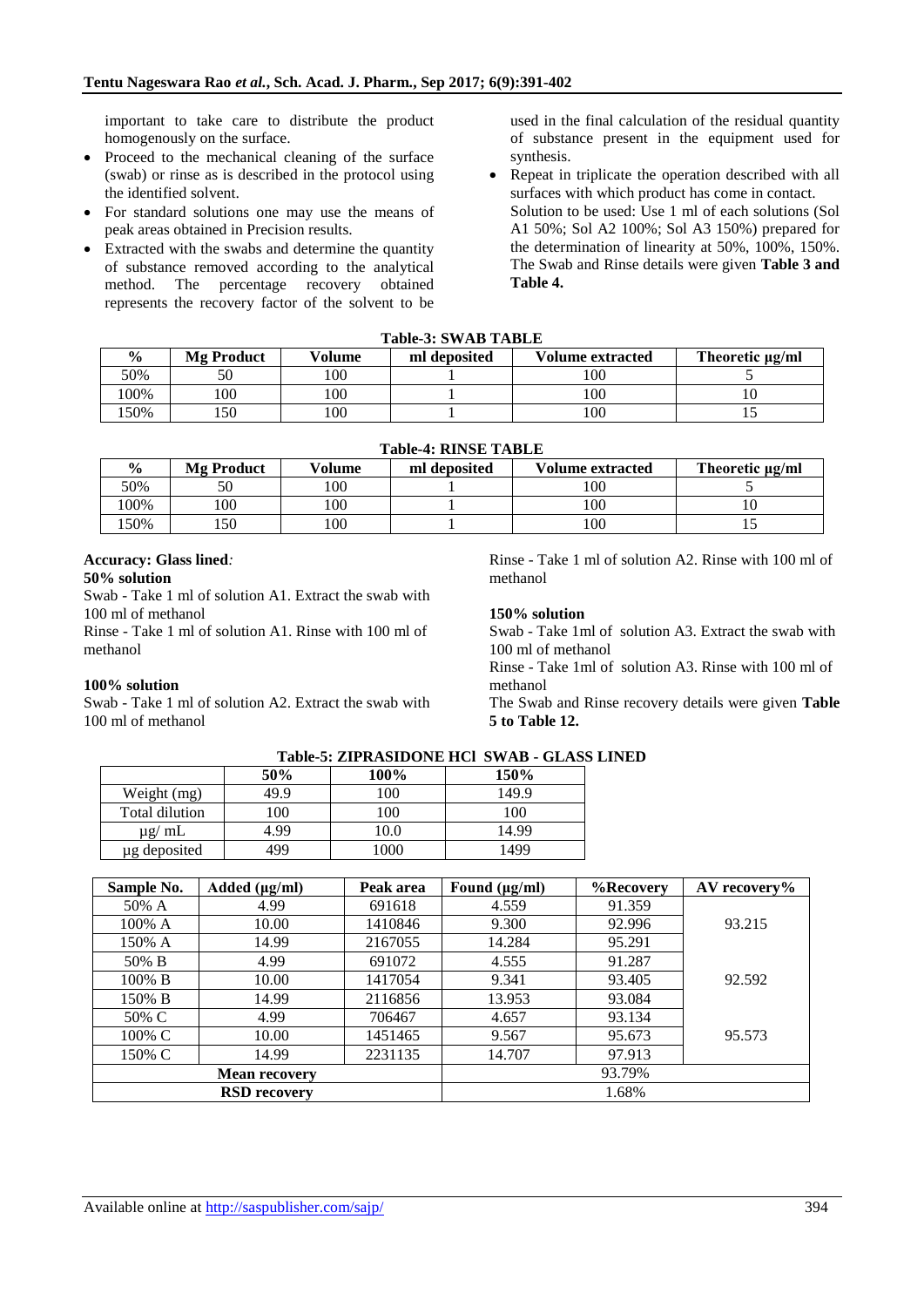|                | 50%  | 100% | 150%  |
|----------------|------|------|-------|
| Weight (mg)    | 49.9 | 100  | 149.9 |
| Total dilution | 100  | 100  | 100   |
| $\mu$ g/ mL    | 4.99 | 10.0 | 14.99 |
| µg deposited   | 499  | 1000 | 1499  |

### **Table-6: ZIPRASIDONE HCl RINSE – GLASS LINED**

| Sample No. | Added $(\mu g/ml)$   | Peak area | Found $(\mu g/ml)$ | %Recovery | $AV$ recovery% |
|------------|----------------------|-----------|--------------------|-----------|----------------|
| 50% A      | 4.99                 | 749880    | 4.943              | 99.055    |                |
| 100% A     | 10.00                | 1537274   | 10.133             | 101.329   | 99.542         |
| 150% A     | 14.99                | 2234188   | 14.727             | 98.243    |                |
| 50% B      | 4.99                 | 749095    | 4.938              | 98.951    |                |
| 100% B     | 10.00                | 1526679   | 10.063             | 100.631   | 99.270         |
| 150% B     | 14.99                | 2233832   | 14.724             | 98.228    |                |
| 50% C      | 4.99                 | 752912    | 4.963              | 99.256    |                |
| 100% C     | 10.00                | 1539222   | 10.146             | 101.458   | 99.349         |
| 150% C     | 14.99                | 2217884   | 14.619             | 97.331    |                |
|            | <b>Mean recovery</b> |           |                    | 99.39%    |                |
|            | <b>RSD</b> recovery  |           |                    | 0.14%     |                |

### **Table-7: PERINDOPRIL ERBUMINE SWAB - GLASS LINED**

|                      |  | 50%                 | 100%      | 150%               |           |              |
|----------------------|--|---------------------|-----------|--------------------|-----------|--------------|
| Weight (mg)          |  | 49.7                | 99.8      | 150                |           |              |
| Total dilution       |  | 100                 | 100       | 100                |           |              |
| $\mu$ g/ mL          |  | 4.97                | 9.98      | 15.0               |           |              |
| µg deposited         |  | 497                 | 998       | 1500               |           |              |
| Sample No.           |  | Added $(\mu g/ml)$  | Peak area | Found $(\mu g/ml)$ | %Recovery | AV recovery% |
| 50% A                |  | 4.97                | 90666     | 4.254              | 85.592    |              |
| 100% A               |  | 9.98                | 197707    | 9.276              | 92.948    | 91.754       |
| 150% A               |  | 15.0                | 309225    | 14.508             | 96.723    |              |
| 50% B                |  | 4.97                | 91890     | 4.311              | 86.748    |              |
| 100% B               |  | 9.98                | 199674    | 9.368              | 93.872    | 91.963       |
| 150% B               |  | 15.0                | 304571    | 14.290             | 95.267    |              |
| 50% C                |  | 4.97                | 93196     | 4.373              | 87.453    |              |
| 100% C               |  | 9.98                | 204743    | 9.606              | 96.256    | 94.088       |
| 150% C               |  | 15.0                | 315294    | 14.793             | 98.556    |              |
| <b>Mean recovery</b> |  |                     |           | 92.60%             |           |              |
|                      |  | <b>RSD</b> recovery |           |                    | 1.40%     |              |

#### **Table-8: PERINDOPRIL ERBUMINE RINSE – GLASS LINED**

|                | 50%  | 100% | 150%     |
|----------------|------|------|----------|
| Weight (mg)    | 49.7 | 99.8 | 150      |
| Total dilution | 100  | 100  | 100      |
| $\mu$ g/ mL    | 4.97 | 9.98 | 15.0     |
| ug deposited   | 497  | 998  | $1500 -$ |

| Sample No.           | Added $(\mu g/ml)$  | Peak area | Found $(\mu g/ml)$ | %Recovery | AV recovery% |
|----------------------|---------------------|-----------|--------------------|-----------|--------------|
| 50% A                | 4.97                | 99306     | 4.659              | 93.749    |              |
| $100\%$ A            | 9.98                | 216249    | 10.146             | 101.665   | 99.694       |
| 150% A               | 15.0                | 331429    | 15.550             | 103.668   |              |
| 50% B                | 4.97                | 97599     | 4.579              | 92.137    |              |
| $100\%$ B            | 9.98                | 214720    | 10.074             | 100.946   | 98.860       |
| 150% B               | 15.0                | 330877    | 15.524             | 103.496   |              |
| 50% C                | 4.97                | 98405     | 4.617              | 92.341    |              |
| 100% C               | 9.98                | 215369    | 10.105             | 101.251   | 99.145       |
| 150% C               | 15.0                | 332209    | 15.587             | 103.843   |              |
| <b>Mean recovery</b> |                     |           |                    | 99.23%    |              |
|                      | <b>RSD</b> recovery |           |                    | 0.43%     |              |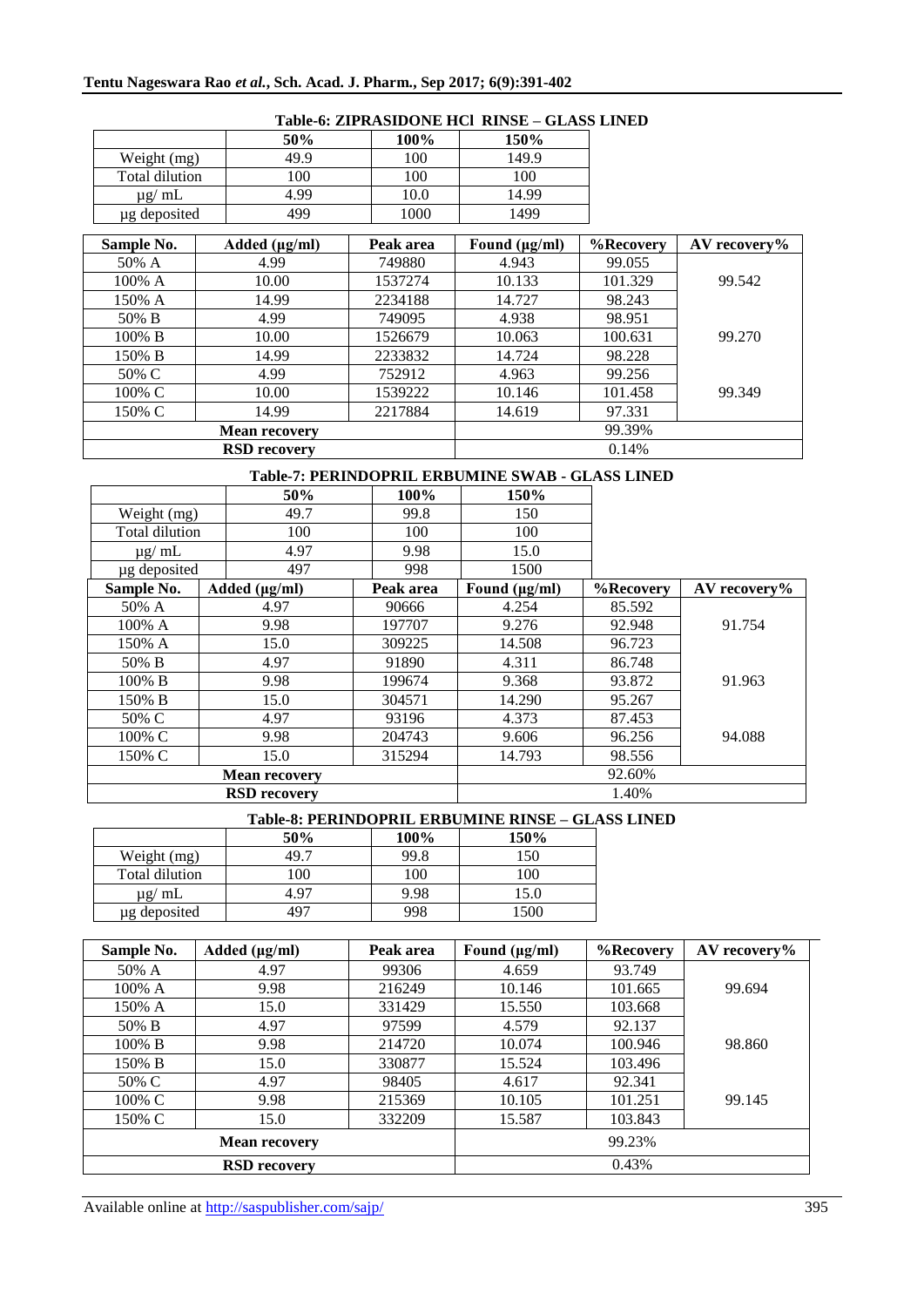|                |                      |           | Table-9. VENLAPAAINE HUL SWAD - GLASS LINED |           |              |
|----------------|----------------------|-----------|---------------------------------------------|-----------|--------------|
|                | 50%                  | 100%      | 150%                                        |           |              |
| Weight (mg)    | 50                   | 100.1     | 149.7                                       |           |              |
| Total dilution | 100                  | 100       | 100                                         |           |              |
| $\mu$ g/ mL    | 5.00                 | 10.01     | 14.97                                       |           |              |
| µg deposited   | 500                  | 1001      | 1497                                        |           |              |
| Sample No.     | Added $(\mu g/ml)$   | Peak area | Found $(\mu g/ml)$                          | %Recovery | AV recovery% |
| 50% A          | 5.00                 | 94174     | 4.655                                       | 93.102    |              |
| 100% A         | 10.01                | 187288    | 9.258                                       | 92.486    | 94.591       |
| 150% A         | 14.97                | 297744    | 14.718                                      | 98.184    |              |
| 50% B          | 5.00                 | 95719     | 4.731                                       | 94.630    |              |
| 100% B         | 10.01                | 180991    | 8.947                                       | 89.376    | 92.293       |
| 150% B         | 14.97                | 281641    | 13.922                                      | 92.874    |              |
| 50% C          | 5.00                 | 97810     | 4.835                                       | 96.891    |              |
| 100% C         | 10.01                | 189163    | 9.351                                       | 93.599    | 96.555       |
| 150% C         | 14.97                | 300754    | 14.867                                      | 99.177    |              |
|                | <b>Mean recovery</b> |           |                                             | 94.48 %   |              |
|                | <b>RSD</b> recovery  |           |                                             | 2.26      |              |

### **Table-9: VENLAFAXINE HCL SWAB - GLASS LINED**

### **Table-10: VENLAFAXINE HCL RINSE – GLASS LINED**

|                | 50%                  | 100%      | 150%               |           |                |
|----------------|----------------------|-----------|--------------------|-----------|----------------|
| Weight (mg)    | 50                   | 100.1     | 149.7              |           |                |
| Total dilution | 100                  | 100       | 100                |           |                |
| $\mu$ g/ mL    | 5.00                 | 10.01     | 14.97              |           |                |
| µg deposited   | 500                  | 1001      | 1497               |           |                |
| Sample No.     | Added $(\mu g/ml)$   | Peak area | Found $(\mu g/ml)$ | %Recovery | $AV$ recovery% |
| 50% A          | 5.00                 | 104197    | 5.151              | 103.011   |                |
| 100% A         | 10.01                | 197066    | 9.741              | 97.314    | 100.412        |
| 150% A         | 14.97                | 306012    | 15.126             | 100.911   |                |
| 50% B          | 5.00                 | 97000     | 4.795              | 95.896    |                |
| 100% B         | 10.01                | 200798    | 9.926              | 99.157    | 100.058        |
| 150% B         | 14.97                | 318777    | 15.757             | 105.120   |                |
| 50% C          | 5.00                 | 106178    | 5.248              | 105.180   |                |
| 100% C         | 10.01                | 202427    | 10.006             | 100.162   | 103.628        |
| 150% C         | 14.97                | 320058    | 15.821             | 105.542   |                |
|                | <b>Mean recovery</b> | 101.37    |                    |           |                |
|                | <b>RSD</b> recovery  |           | 1.94%              |           |                |

### **Table-11: IMIQUIMOD SWAB - GLASS LINED**

|                | 50%                            | 100%      | 150%                  |           |                |
|----------------|--------------------------------|-----------|-----------------------|-----------|----------------|
| Weight (mg)    | 50                             | 99.9      | 149.9                 |           |                |
| Total dilution | 100                            | 100       | 100                   |           |                |
| $\mu$ g/ mL    | 5.00                           | 9.99      | 14.99                 |           |                |
| µg deposited   | 500                            | 999       | 1499                  |           |                |
| Sample No.     | Added<br>$(\mu g/ml)$          | Peak area | Found<br>$(\mu g/ml)$ | %Recovery | $AV$ recovery% |
| 50% A          | 5.00                           | 337693    | 4.384                 | 87.674    |                |
| 100% A         | 9.99                           | 706943    | 9.177                 | 91.862    | 91.602         |
| 150% A         | 14.99                          | 1100108   | 14.281                | 95.269    |                |
| 50% B          | 5.00                           | 343041    | 4.453                 | 89.062    |                |
| 100% B         | 9.99                           | 693975    | 9.009                 | 90.177    | 90.671         |
| 150% B         | 14.99                          | 1071310   | 13.907                | 92.775    |                |
| 50% C          | 5.00                           | 353066    | 4.583                 | 91.482    |                |
| 100% C         | 9.99                           | 716185    | 9.297                 | 92.784    | 93.432         |
| 150% C         | 14.99                          | 1111102   | 14.424                | 96.029    |                |
|                | 91.90%<br><b>Mean recovery</b> |           |                       |           |                |
|                | <b>RSD</b> recovery            |           | 1.53%                 |           |                |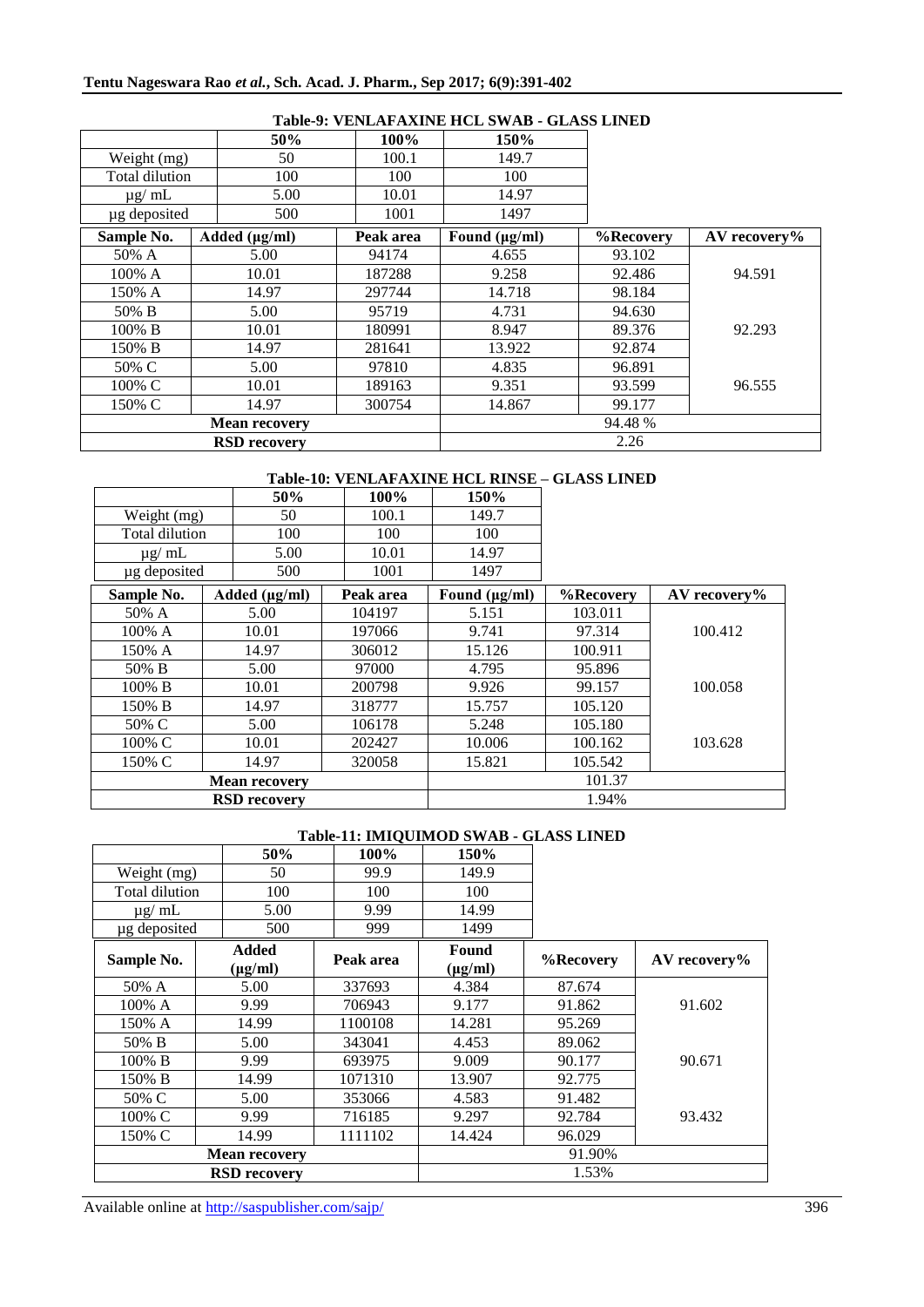|                | 50%  | 100% | 150%  |
|----------------|------|------|-------|
| Weight (mg)    | 50   | 99.9 | 149.9 |
| Total dilution | 100  | 100  | 100   |
| $\mu$ g/ mL    | 5.00 | 9.99 | 14.99 |
| µg deposited   | 500  | 999  | 1499  |

### **Table-12: IMIQUIMOD RINSE – GLASS LINED**

| Sample No.           | <b>Added</b><br>$(\mu g/ml)$ | Peak area | Found<br>$(\mu g/ml)$ | %Recovery | $AV$ recovery% |
|----------------------|------------------------------|-----------|-----------------------|-----------|----------------|
| 50% A                | 5.00                         | 379976    | 4.933                 | 98.652    |                |
| 100% A               | 9.99                         | 768116    | 9.971                 | 99.811    | 100.254        |
| 150% A               | 14.99                        | 1181296   | 15.335                | 102.300   |                |
| 50% B                | 5.00                         | 379062    | 4.921                 | 98.414    |                |
| $100\%$ B            | 9.99                         | 768699    | 9.979                 | 99.887    | 100.109        |
| 150% B               | 14.99                        | 1178118   | 15.293                | 102.025   |                |
| 50% C                | 5.00                         | 379639    | 4.928                 | 98.367    |                |
| 100% C               | 9.99                         | 768500    | 9.976                 | 99.562    | 100.019        |
| 150% C               | 14.99                        | 1181673   | 15.340                | 102.128   |                |
| <b>Mean recovery</b> |                              |           |                       | 100.13%   |                |
| <b>RSD</b> recovery  |                              |           |                       | 0.12%     |                |

#### **Accuracy: Steel**

#### **50% solution**

Swab - Take 1 ml of solution A1. Extract the swab with 100 ml of methanol

Rinse - Take 1 ml of solution A1. Rinse with 100 ml of methanol

#### **100% solution**

Swab - Take 1 ml of solution A2. Extract the swab with 100 ml of methanol

Rinse - Take 1 ml of solution A2. Rinse with 100 ml of methanol

#### **150% solution**

Swab - Take 1ml of solution A3. Extract the swab with 100 ml of methanol Rinse -Take 1ml of solution A3. Rinse with 100 ml of methanol

 The Swab and Rinse recovery details were given **Table 13 to Table 20.**

|                | 50%                  | 100%      | 150%               |            |              |
|----------------|----------------------|-----------|--------------------|------------|--------------|
| Weight (mg)    | 49.9                 | 100       | 149.9              |            |              |
| Total dilution | 100                  | 100       | 100                |            |              |
| $\mu$ g/ mL    | 4.99                 | 10.00     | 14.99              |            |              |
| µg deposited   | 499                  | 1000      | 1499               |            |              |
| Sample No.     | Added $(\mu g/ml)$   | Peak area | Found $(\mu g/ml)$ | % Recovery | AV recovery% |
| 50% A          | 4.99                 | 755621    | 4.981              | 99.813     |              |
| 100% A         | 10.00                | 1414519   | 9.324              | 93.238     | 95.205       |
| 150% A         | 14.99                | 2105040   | 13.875             | 92.564     |              |
| 50% B          | 4.99                 | 654534    | 4.314              | 86.460     |              |
| 100% B         | 10.00                | 1421995   | 9.373              | 93.731     | 93.172       |
| 150% B         | 14.99                | 2258773   | 14.889             | 99.324     |              |
| 50% C          | 4.99                 | 688061    | 4.535              | 90.889     |              |
| 100% C         | 10.00                | 1406365   | 9.270              | 92.701     | 92.319       |
| 150% C         | 14.99                | 2123320   | 13.996             | 93.368     |              |
|                | <b>Mean recovery</b> |           |                    | 93.57%     |              |
|                | <b>RSD</b> recovery  |           |                    | 1.59%      |              |

### **Table-13: ZIPRASIDONE HCl SWAB - STEEL**

### **Table-14 :ZIPRASIDONE HCl RINSE – STEEL**

|                | 50%  | 100%  | 150%  |
|----------------|------|-------|-------|
| Weight (mg)    | 49.9 | 100   | 149.9 |
| Total dilution | 100  | 100   | 100   |
| $\mu$ g/ mL    | 4.99 | 10.00 | 14.99 |
| µg deposited   | 499  | 1000  | 1499  |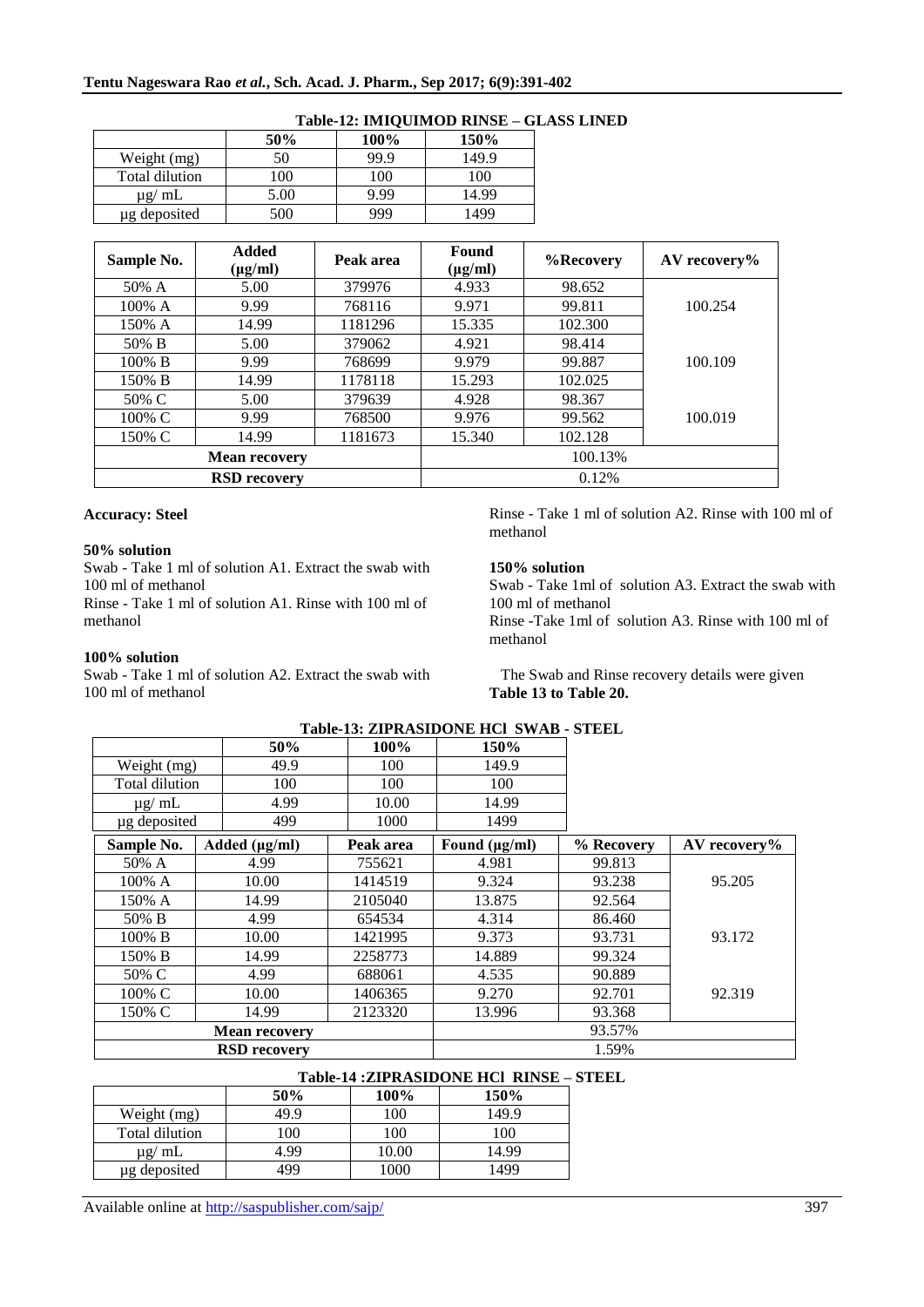| Sample No. | Added $(\mu g/ml)$   | Peak area | Found $(\mu g/ml)$ | % Recovery | AV recovery% |
|------------|----------------------|-----------|--------------------|------------|--------------|
| 50% A      | 4.99                 | 748517    | 4.934              | 98.875     |              |
| 100% A     | 10.00                | 1523243   | 10.040             | 100.405    | 98.721       |
| 150% A     | 14.99                | 2203248   | 14.523             | 96.883     |              |
| 50% B      | 4.99                 | 745571    | 4.914              | 98.486     |              |
| 100% B     | 10.00                | 1521839   | 10.031             | 100.312    | 98.471       |
| 150% B     | 14.99                | 2197170   | 14.483             | 96.615     |              |
| 50% C      | 4.99                 | 743622    | 4.902              | 98.228     |              |
| 100% C     | 10.00                | 1517329   | 10.001             | 100.015    | 98.577       |
| 150% C     | 14.99                | 2216983   | 14.613             | 97.487     |              |
|            | <b>Mean recovery</b> |           |                    | 98.59%     |              |
|            | <b>RSD</b> recovery  |           | 0.13%              |            |              |

### **Table-15: PERINDOPRIL ERBUMINE SWAB - STEEL**

|                | 50%  | 100% | 150% |
|----------------|------|------|------|
| Weight (mg)    | 49.T | 99.8 | 150  |
| Total dilution | 100  | 100  | 100  |
| $\mu$ g/ mL    | 4 97 | 9.98 | 15.0 |
| µg deposited   | 497  | 998  | 1500 |

| Sample No. | Added $(\mu g/ml)$   | Peak area | Found $(\mu g/ml)$ | %Recovery | $AV$ recovery% |
|------------|----------------------|-----------|--------------------|-----------|----------------|
| 50% A      | 4.97                 | 100191    | 4.701              | 94.584    |                |
| 100% A     | 9.98                 | 199846    | 9.377              | 93.953    | 95.438         |
| 150% A     | 15.00                | 312587    | 14.666             | 97.775    |                |
| 50% B      | 4.97                 | 84975     | 3.987              | 80.220    |                |
| 100% B     | 9.98                 | 203900    | 9.567              | 95.859    | 90.409         |
| 150% B     | 15.00                | 304192    | 14.272             | 95.149    |                |
| 50% C      | 4.97                 | 90143     | 4.229              | 90.889    |                |
| 100% C     | 9.98                 | 200585    | 9.411              | 92.701    | 92.774         |
| 150% C     | 15.00                | 316261    | 14.839             | 93.368    |                |
|            | <b>Mean recovery</b> |           |                    | 92.87%    |                |
|            | <b>RSD</b> recovery  |           |                    | 2.71%     |                |

## **Table-16: PERINDOPRIL ERBUMINE RINSE – STEEL**

|                |       | 50%                  | 100%      | 150%               |           |                |
|----------------|-------|----------------------|-----------|--------------------|-----------|----------------|
| Weight (mg)    |       | 49.7                 | 99.8      | 150                |           |                |
| Total dilution |       | 100                  | 100       | 100                |           |                |
| $\mu$ g/ mL    |       | 4.97                 | 9.98      | 15.00              |           |                |
| µg deposited   |       | 497                  | 998       | 1500               |           |                |
| Sample No.     |       | Added $(\mu g/ml)$   | Peak area | Found $(\mu g/ml)$ | %Recovery | $AV$ recovery% |
| 50% A          |       | 4.97                 | 98204     | 4.608              | 92.709    |                |
| 100% A         |       | 9.98                 | 212452    | 9.968              | 99.880    | 98.599         |
| 150% A         |       | 15.00                | 329955    | 15.481             | 103.207   |                |
| 50% B          |       | 4.97                 | 97779     | 4.588              | 92.307    |                |
| 100% B         |       | 9.98                 | 215193    | 10.097             | 101.168   | 99.030         |
| 150% B         | 15.00 |                      | 331253    | 15.542             | 103.613   |                |
| 50% C          |       | 4.97                 | 97722     | 4.585              | 92.254    |                |
| 100% C         |       | 9.98                 | 212845    | 9.986              | 100.065   | 98.389         |
| 150% C         | 15.00 |                      | 328807    | 15.427             | 102.848   |                |
|                |       | <b>Mean recovery</b> |           |                    | 98.67%    |                |
|                |       | <b>RSD</b> recovery  |           | 0.33%              |           |                |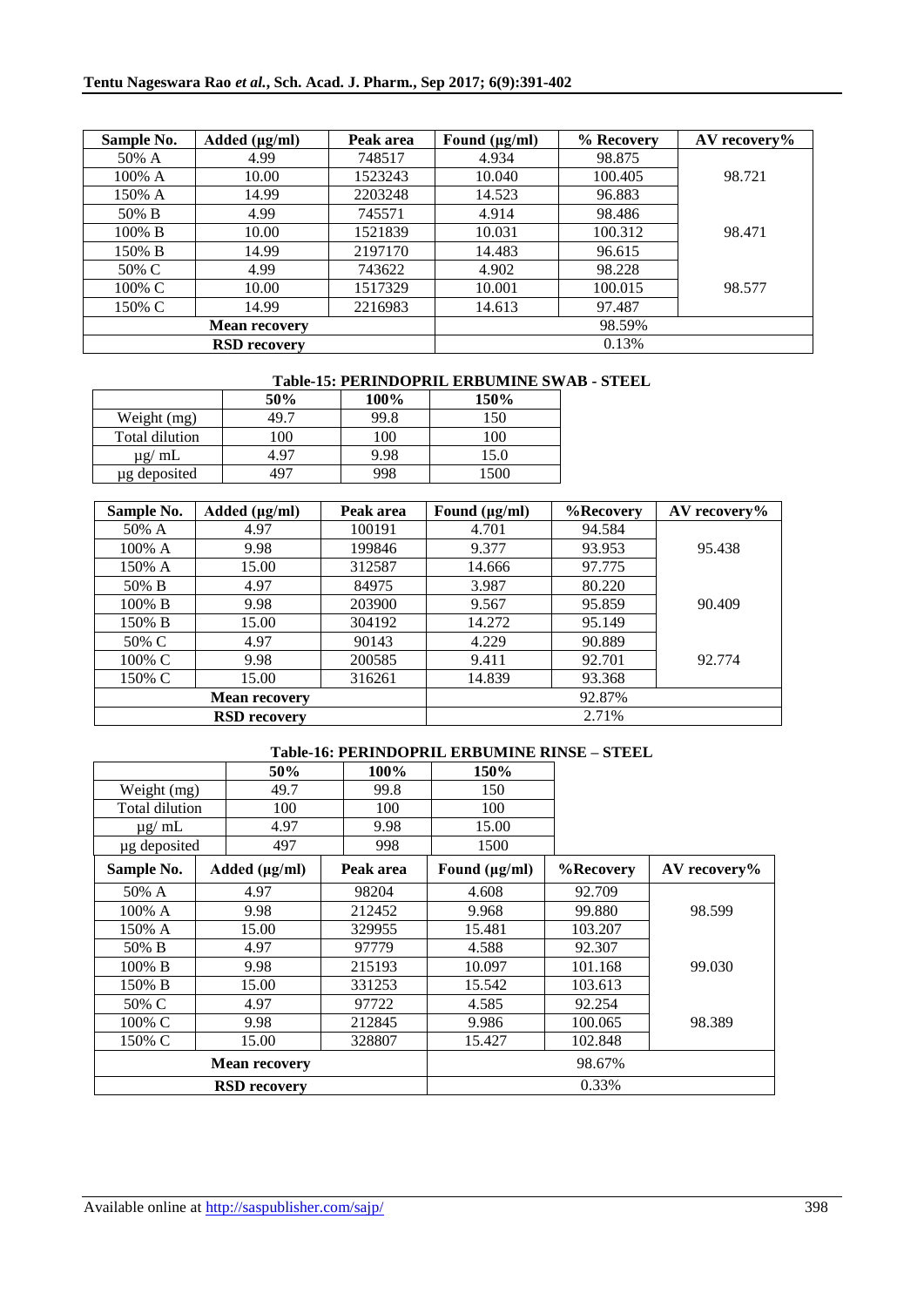|                | 50%  | 100%  | 150%  |
|----------------|------|-------|-------|
| Weight (mg)    | 50   | 100.1 | 149.7 |
| Total dilution | 100  | 100   | 100   |
| $\mu$ g/ mL    | 5.00 | 10.01 | 14.97 |
| ug deposited   | 500  | 1001  | 1497  |

### **Table-17: VENLAFAXINE HCL SWAB - STEEL**

| <b>Sample</b><br>No. | Added $(\mu g/ml)$   | Peak area | Found $(\mu g/ml)$ | %Recovery | $AV$ recovery% |
|----------------------|----------------------|-----------|--------------------|-----------|----------------|
| 50% A                | 5.00                 | 106713    | 5.275              | 105.499   |                |
| 100% A               | 10.01                | 180356    | 8.915              | 89.063    | 97.573         |
| 150% A               | 14.97                | 297666    | 14.714             | 98.158    |                |
| 50% B                | 5.00                 | 83423     | 4.124              | 82.474    |                |
| 100% B               | 10.01                | 189133    | 9.349              | 93.397    | 90.679         |
| 150% B               | 14.97                | 291624    | 14.415             | 96.166    |                |
| 50% C                | 5.00                 | 96583     | 4.774              | 95.484    |                |
| 100% C               | 10.01                | 186856    | 9.236              | 92.273    | 94.295         |
| 150% C               | 14.97                | 288476    | 14.260             | 95.128    |                |
|                      | <b>Mean recovery</b> |           |                    | 94.18%    |                |
|                      | <b>RSD</b> recovery  |           |                    | 3.66%     |                |

### **Table-18: VENLAFAXINE HCL RINSE – STEEL**

|                | 50%              | 100%  | 150%  |
|----------------|------------------|-------|-------|
| Weight (mg)    | 50               | 100.1 | 149.7 |
| Total dilution | 100              | 100   | 100   |
| $\mu$ g/ mL    | 5.00             | 10.01 | 14.97 |
| ug deposited   | 500 <sup>-</sup> | 1001  | 497   |

| <b>Sample</b><br>No. | <b>Added</b><br>$(\mu g/ml)$ | Peak area | Found<br>$(\mu g/ml)$ | %Recovery | $AV$ recovery% |
|----------------------|------------------------------|-----------|-----------------------|-----------|----------------|
| 50% A                | 5.00                         | 105743    | 5.227                 | 104.540   |                |
| 100% A               | 10.01                        | 196188    | 9.698                 | 96.881    | 102.197        |
| 150% A               | 14.97                        | 318934    | 15.765                | 105.172   |                |
| 50% B                | 5.00                         | 105950    | 5.237                 | 104.744   |                |
| 100% B               | 10.01                        | 195314    | 9.655                 | 96.449    | 100.883        |
| 150% B               | 14.97                        | 307663    | 15.208                | 101.455   |                |
| 50% C                | 5.00                         | 105894    | 5.234                 | 104.689   |                |
| 100% C               | 10.01                        | 198701    | 9.822                 | 98.122    | 101.703        |
| 150% C               | 14.97                        | 310218    | 15.334                | 102.298   |                |
|                      | <b>Mean recovery</b>         |           |                       | 101.59%   |                |
|                      | <b>RSD</b> recovery          |           |                       | 0.65%     |                |

### **Table-19: IMIQUIMOD SWAB - STEEL**

|                |      |      | 1000 12, 1011 0010 00 0011 |
|----------------|------|------|----------------------------|
|                | 50%  | 100% | 150%                       |
| Weight (mg)    | 50   | 99.9 | 149.9                      |
| Total dilution | 100  | 100  | 100                        |
| $\mu$ g/ mL    | 5.00 | 9.99 | 14.99                      |
| ug deposited   | 500  | 999  | 1499                       |

| <b>Sample</b><br>No. | Added $(\mu g/ml)$ | Peak area | Found $(\mu g/ml)$ | %Recovery | $AV$ recovery% |
|----------------------|--------------------|-----------|--------------------|-----------|----------------|
| 50% A                | 5.00               | 374294    | 4.859              | 97.176    |                |
| 100% A               | 9.99               | 703162    | 9.128              | 91.371    | 94.326         |
| 150% A               | 14.99              | 1090446   | 14.155             | 94.432    |                |
| 50% B                | 5.00               | 329193    | 4.273              | 85.467    |                |
| 100% B               | 9.99               | 718975    | 9.333              | 93.426    | 90.701         |
| 150% B               | 14.99              | 1076347   | 13.972             | 93.211    |                |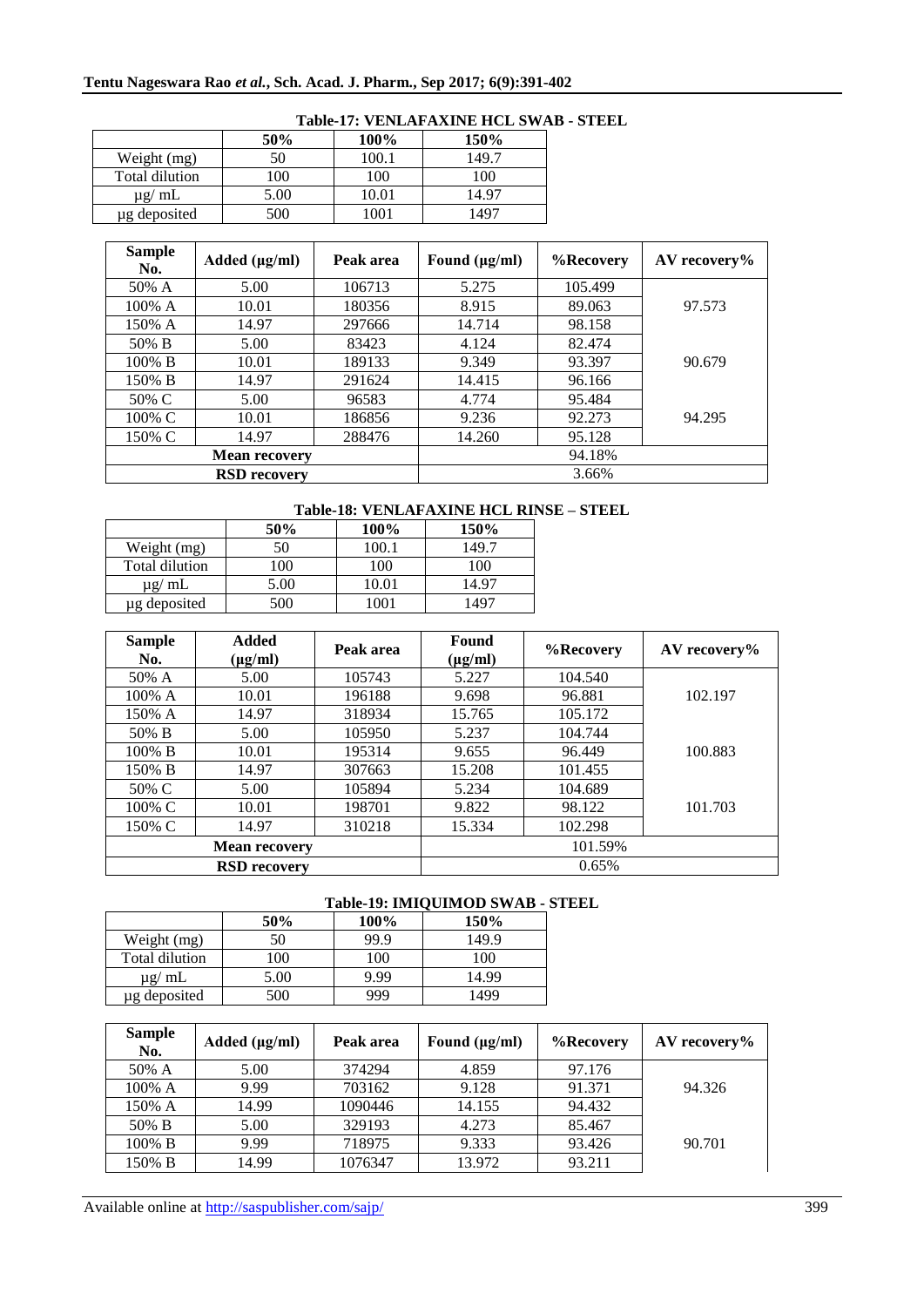### **Tentu Nageswara Rao** *et al.***, Sch. Acad. J. Pharm., Sep 2017; 6(9):391-402**

| 50% C                | 5.00                | 342655  | 4.448  | 88.962 |        |
|----------------------|---------------------|---------|--------|--------|--------|
| 100% C               | 9.99                | 707044  | 9.178  | 91.875 | 92.481 |
| 150% C               | 14.99               | 1115531 | 14.481 | 96.605 |        |
| <b>Mean recovery</b> |                     |         | 92.50% |        |        |
|                      | <b>RSD</b> recovery |         |        | 1.96%  |        |

|                |      |      | Table-20: IMIQUIMOD RINSE - STEEL |  |
|----------------|------|------|-----------------------------------|--|
|                | 50%  | 100% | 150%                              |  |
| Weight (mg)    | 50   | 99.9 | 149.9                             |  |
| Total dilution | 100  | 100  | 100                               |  |
| $\mu$ g/ mL    | 5.00 | 9.99 | 14.99                             |  |
| ug deposited   | 500  |      | 499                               |  |

| Sample No.    | Added $(\mu g/ml)$ | Peak area | Found $(\mu g/ml)$ | Recovery% | AV recovery% |
|---------------|--------------------|-----------|--------------------|-----------|--------------|
| 50% A         | 5.00               | 372312    | 4.833              | 96.662    |              |
| 100% A        | 9.99               | 763385    | 9.910              | 99.196    | 99.288       |
| 150% A        | 14.99              | 1177900   | 15.291             | 102.006   |              |
| 50% B         | 5.00               | 376363    | 4.886              | 97.713    |              |
| 100% B        | 9.99               | 780103    | 10.127             | 101.369   | 100.082      |
| 150% B        | 14.99              | 1168187   | 15.165             | 101.165   |              |
| 50% C         | 5.00               | 376189    | 4.883              | 97.668    |              |
| 100% C        | 9.99               | 758105    | 9.841              | 98.510    | 99.197       |
| 150% C        | 14.99              | 1171043   | 15.202             | 101.412   |              |
|               | Mean recovery:     |           |                    | 99.52%    |              |
| RSD recovery: |                    |           |                    | 0.49%     |              |

### **Limit of Quantification (LOQ) and Limit of Detection (LOD)**

The limit of quantification is at least 1 ppm. Dilute 10 ml of linearity solution A at 100% in 100 ml of methanol. Inject six times 20µl of this solution. The LOQ and LOD details were given in **Table 21 and Table 22 and représentative LOQ chromatogram was showed in Figure 2.** 

| $1400C-21.10Q$ DETAILS |                   |                  |        |                        |                      |        |         |       |            |
|------------------------|-------------------|------------------|--------|------------------------|----------------------|--------|---------|-------|------------|
|                        | <b>Injections</b> |                  |        |                        |                      |        | Average | S.D   | $\%$       |
|                        | 1                 | $\boldsymbol{2}$ | 3      | 4                      | 5                    | 6      |         |       | <b>RSD</b> |
|                        |                   |                  |        | <b>ZIPRASIDONE HCI</b> |                      |        |         |       |            |
| Area                   | 150290            | 150834           | 149702 | 149976                 | 149918               | 150282 | 150167  | 397   | 0.26       |
| <b>PPM</b>             | 0.987             | 0.991            | 0.983  | 0.985                  | 0.985                | 0.987  | 0.986   | 0.003 | 0.26       |
| % Recovery             | 98.73             | 99.09            | 98.34  | 98.52                  | 98.48                | 98.72  | 98.65   | 0.26  | 0.26       |
|                        |                   |                  |        |                        | PERINDOPRIL ERBUMINE |        |         |       |            |
| Area                   | 20286             | 20475            | 20454  | 20569                  | 20480                | 20589  | 20475.5 | 108   | 0.53       |
| <b>PPM</b>             | 0.951             | 0.959            | 0.959  | 0.964                  | 0.96                 | 0.965  | 0.96    | 0.005 | 0.53       |
| % Recovery             | 95.06             | 95.95            | 95.85  | 96.39                  | 95.97                | 96.48  | 95.95   | 0.5   | 0.5        |
|                        |                   |                  |        | <b>VENLAFAXINE HCI</b> |                      |        |         |       |            |
| Area                   | 20270             | 20554            | 20524  | 20586                  | 20447                | 20518  | 20483   | 114   | 0.56       |
| <b>PPM</b>             | 0.992             | 1.006            | 1.004  | 1.007                  | 1.000                | 1.004  | 1.0022  | 0.005 | 0.56       |
| % Recovery             | 99.17             | 100.56           | 100.42 | 100.72                 | 100.04               | 100.39 | 100.22  | 0.56  | 0.56       |
| <b>IMIQUIMOD</b>       |                   |                  |        |                        |                      |        |         |       |            |
| Area                   | 72731             | 72743            | 72684  | 72737                  | 72397                | 72397  | 72615   | 170   | 0.23       |
| <b>PPM</b>             | 0.944             | 0.944            | 0.943  | 0.944                  | 0.939                | 0.939  | 0.9421  | 0.002 | 0.23       |
| % Recovery             | 94.36             | 94.38            | 94.3   | 94.37                  | 93.93                | 93.93  | 94.21   | 0.22  | 0.23       |

### **Table-21: LOQ DETAILS**

#### **Table-22: LOD DETAILS**

| Sample                 | Area  | Found (ppm) | Recovery % |
|------------------------|-------|-------------|------------|
| <b>Ziprasidone HCl</b> | 37557 | 0.247       | 98.69      |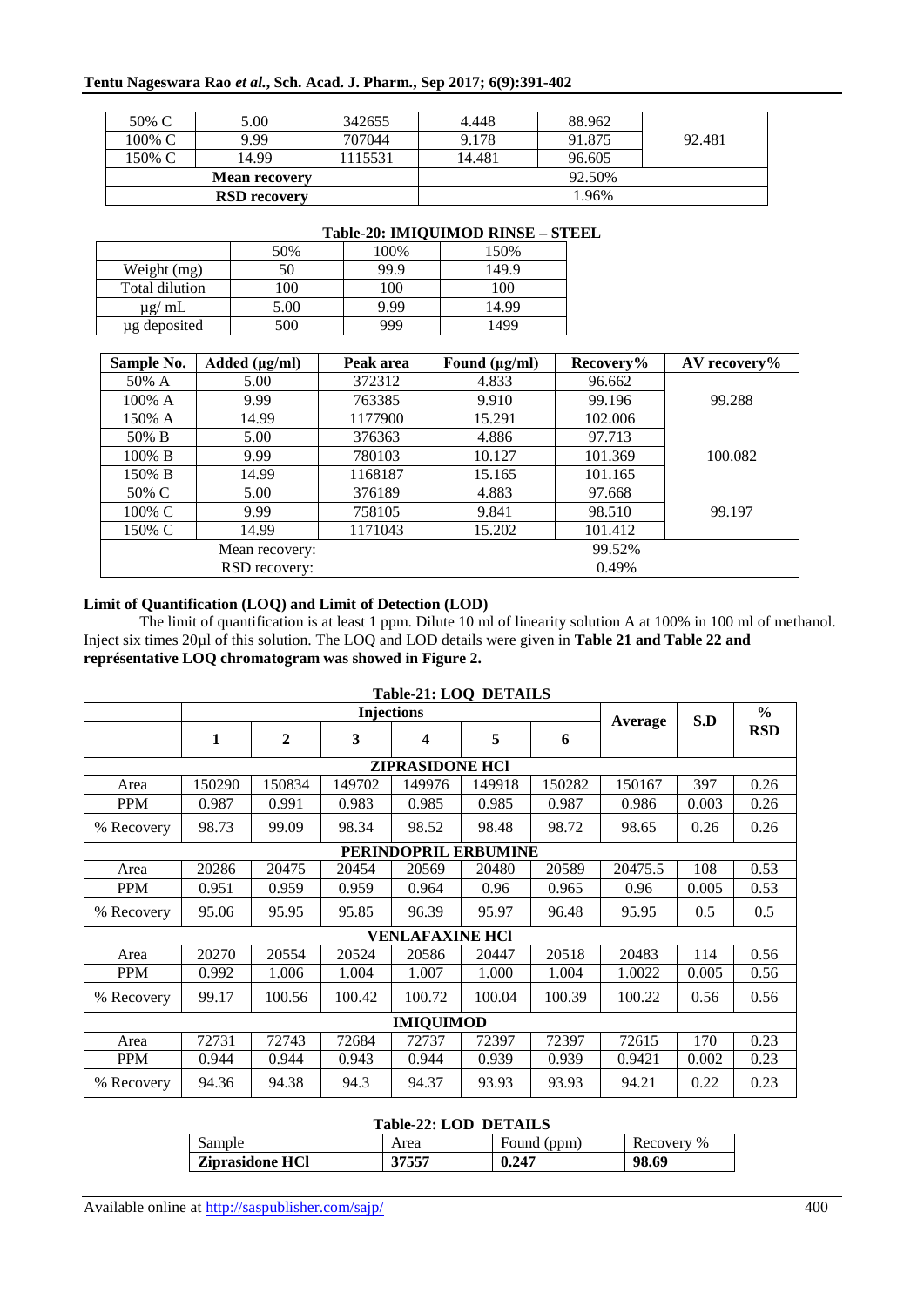| <b>Perindopril Erbumine</b> | 5059  | 0.237 | 94.83  |
|-----------------------------|-------|-------|--------|
| <b>Venlafaxine HCl</b>      | 5014  | 0.245 | 98.13  |
| <b>Imiquimod</b>            | 19850 | 0.258 | 103.02 |



**Fig-2 : LOQ Level chromatogram of Pramipexol Dihydrochloride Monohydrate**

The limit of detection is at least 0.25 µg/mL. Inject 5 µl of solution used for the limit of quantification.

assay of the Active Ingredient is calculated by comparing the peak area, applying the formulas:

#### **Rinse**

### **Calculations**

The quantity of the Active Ingredient is determined according to the sampling procedure. The

$$
\frac{Ac * C}{As} = ug/mL \text{ in wash}
$$

Where

| Ac: area in sample solution                      |  |
|--------------------------------------------------|--|
| As: area in standard solution                    |  |
| C: concentration solution standard $(\mu g/mL)$  |  |
| Calculation $\mu$ g/mL in product based on rinse |  |

| $\mu$ g/mL product*V |                           |
|----------------------|---------------------------|
| $1000*Kg$ (prod)     | $=$ ppm Active ingredient |

Where:

V: volume total solvent rinse (L)

Kg : Quantity in Kg of successive product

1000: Conversion Factor

**Swab:**

| $(Ac - Ab)*C x Vestr$ | $=$ ug/cm <sup>2</sup> in swab |
|-----------------------|--------------------------------|
| As x St               |                                |

Where

Ac: area in sample solution Ab: area blank extracted with swab As: area in standard solution C: concentration standard solution( $\mu$ g/ml) Vestr: extraction solvent (ml) St: sampled surface  $(cm<sup>2</sup>)$